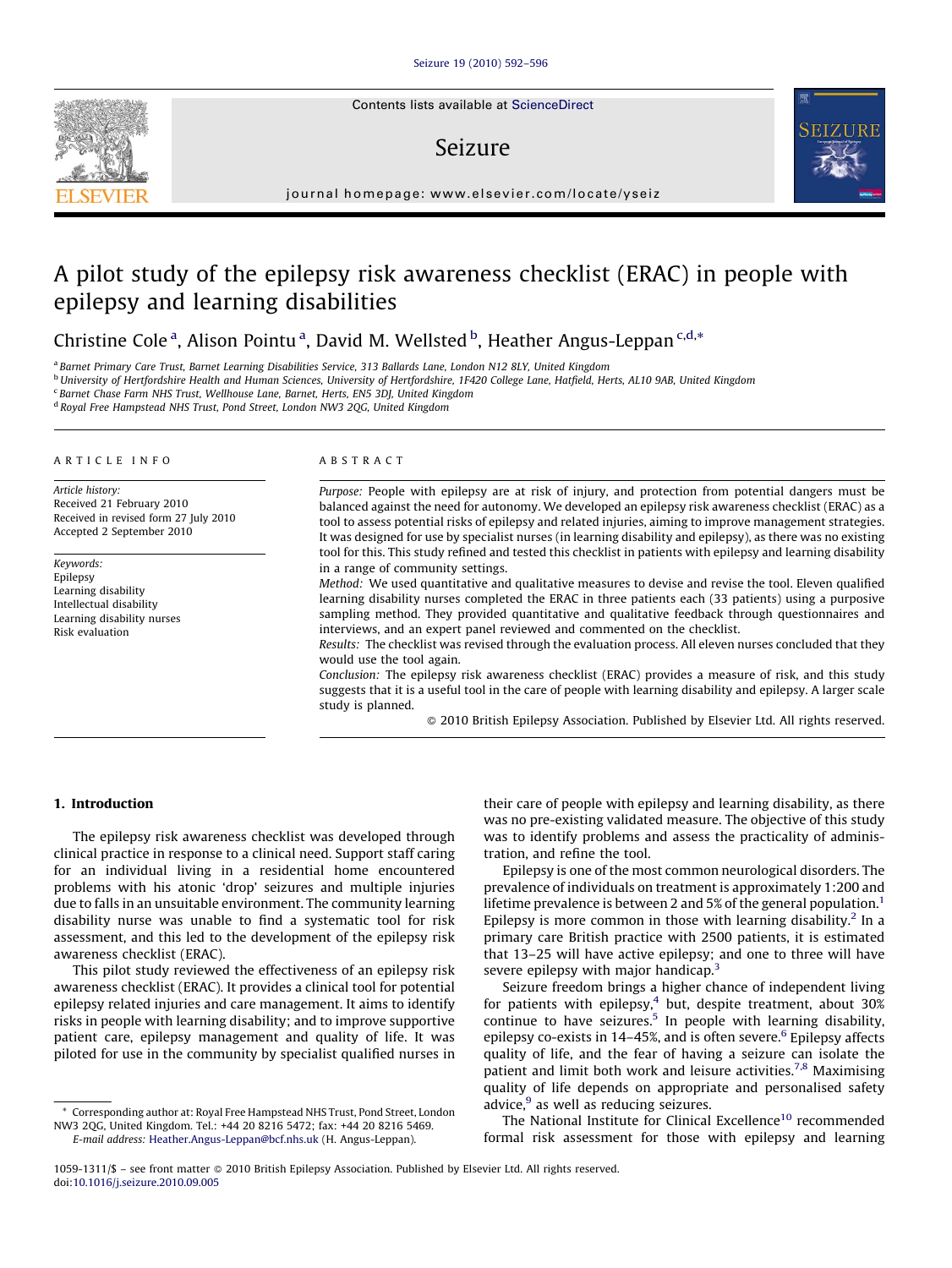disabilities, as part of optimising care. This includes risks during daily activities (such as bathing, preparing food), in the context of the social situation.

Goodwin et al. $11$  reviewed the epilepsy nurse's role; and Bradley and Lindsay<sup>12</sup> highlighted a main task of epilepsy specialist nurses as the follow-up care of patients with epilepsy. Despite the established need, epilepsy nurses have limited evidence-based data and standardised measures to support this role.[13](#page--1-0) The ERAC tool aims to provide an evidence-based clinical aid to support their work practice in patients when there is a question of epilepsy risks. The ERAC incorporates aspects of personal safety, health care and quality of life related to epilepsy to address some of these issues. It was tested in a group of patients with epilepsy and learning disability, where the impact of epilepsy is often severe due to refractory seizures and co-morbidities.

#### 2. Design and population

The ERAC consists of a 69-item form with accompanying guidance notes for nurses (see Appendix on the journal website). The checklist was adapted from Coulter's Quality Enhancement Survey Tool,<sup>[14](#page--1-0)</sup> and other sources.<sup>15-21</sup>

A literature review used Psychinfo Data, Kings Fund, British Nursing Index, DH-Data, Embase and CINAHL databases (from 2000 to 2006), with the key words: epilepsy; risk and assessment. Coulter's model<sup>[14](#page--1-0)</sup>, based on an analysis of patient problems in epilepsy, was fundamental to the development of ERAC. In turn, Coulter's work was greatly influenced by the revised Quality Enhancement Survey Tool (QUEST).<sup>[22](#page--1-0)</sup> The current QUEST is a comprehensive generalised tool, related to learning disabilities. It covers all aspects of service delivery; but is not tailored to epilepsy. The structure of ERAC (Form 2), and accessory guidance notes (Form 3), is adapted from the QUEST format.

ERAC is divided into three domains:

- 1. Personal Safety this has four measures (A–D), each with 1 and 9 questions
- 2. Health Care with six measures (A–F), each with between 1 and 9 questions
- 3. Quality of Life with four measures (A–D) each with 1 and 8 questions

Each question (Form 2) has evidence for its inclusion in the accessory guidance notes (Form 3) for nurses. All questions are answered yes, no or not applicable.

#### 2.1. Setting

The participants (specialist nurses) attended a training day and were shown how to use the ERAC tool and to complete the ERAC report (Form 4) based on the findings of the Checklist (Form 2).

Each nurse received the materials to carry out the checklist on three patients with epilepsy and learning disabilities, as summarised in Table 1.

Form 1 instruction sheet of the ERAC provides indications for the use the checklist: for example when seizures have increased or changed in pattern, when seizure related injuries occur and at times of patient transition or change in environment.

#### 2.2. Data collection method

Underpinning our study is the proposal that evidence based practice should be drawn from research, expert opinion and clinical consensus. $^{23}$  $^{23}$  $^{23}$  We thus carried out a multi-centred mixed method study using two methodologies: quantitative data in the

#### Table 1

| List of contents in the ERAC package.           |  |
|-------------------------------------------------|--|
| Contents of the ERAC package                    |  |
| Form 1. Instructions Sheet                      |  |
| Form 2. ERAC Checklist                          |  |
| Form 3. ERAC Guidance Notes                     |  |
| Form 4. ERAC Final Report Template              |  |
| Appendices                                      |  |
| 1. Nurse Procedure Sheet Form 5.                |  |
| 2. Patient Information Sheet Form 6.            |  |
| 3. Accessible Patient Information Sheet Form 7. |  |
| 4. Carer Information Sheet Form 8.              |  |

5. Example of a completed Report Form 9.

epilepsy evaluation questionnaire (EEQ), and qualitative data from EEQ comments, plenary meetings and expert review.

An EEQ [\(Table 3](#page--1-0)) gathered quantitative and qualitative data. The qualitative data was enhanced by holding a series of plenary meetings with the nurses where they shared their experiences of using the ERAC; the feedback from the EEQ was used by the research lead to stimulate discussion. The plenary meetings were audio recorded and later transcribed and reviewed for key themes. Eight academic and medical professionals gave qualitative feedback (Table 2).

The nurses had 4–8 weeks to select three patients to visit and carry out the ERAC tool and the ERAC report (Form 4). Once all three patients had been seen, nurses completed the epilepsy evaluation questionnaire (EEQ).

#### 2.3. Sample participants: ERAC

Eleven learning disability epilepsy nurses (or lead learning disability nurses with a specialist interest in epilepsy) employed by the National Health Service (NHS), from eleven London boroughs based with a learning disability service were recruited (see Acknowledgments). Five nurses worked with medical practitioners on a full time basis solely managing epilepsy patients, others worked in community settings dealing with patients with learning disability, many of whom had epilepsy. All nurses have experience of working with adults with learning disabilities. Their experience in these roles ranged from less than 5 years up to more than 16 years. Each nurse selected three patients (total of 33) using a purposive sampling method. The patients were selected where there were concerns regarding the management of risk; these were identified from the learning disability epilepsy clinic referrals. Each nurse administered the ERAC tool and completed a report.

#### 2.4. Ethics

Ethical Approval was obtained from the Local Research Ethics Committee of Barnet, Enfield & Haringey Health Authority and COREC. Consent was also obtained from the patients and carers

#### Table 2

List of professionals providing the expert opinion for ERAC evaluation.

- 1. Professor John Duncan Consultant Neurologist, National Hospital for Neurology and Neurosurgery, London
- 2. Professor Mike Kerr Consultant Psychiatrist, Welsh Centre for Learning Disabilities, Cardiff
- 3. Professor Bob Gates Head of Learning Disabilities, Thames Valley University, London
- 4. Dr Jackie Taylor Consultant Paediatrician, Barnet and Chase Hospital, London
- 5. Dr Tim Von Oertzen Consultant Neurologist, St George's Hospital, London 6. Dr Greg Rogers – General Practitioner with Special Interest in
- Epilepsy, Kent 7. Dr Henry Smithson – Senior Lecturer in Primary Care, Sheffield
- 8. Brian Chappell National Manager, Neuroeducation, York